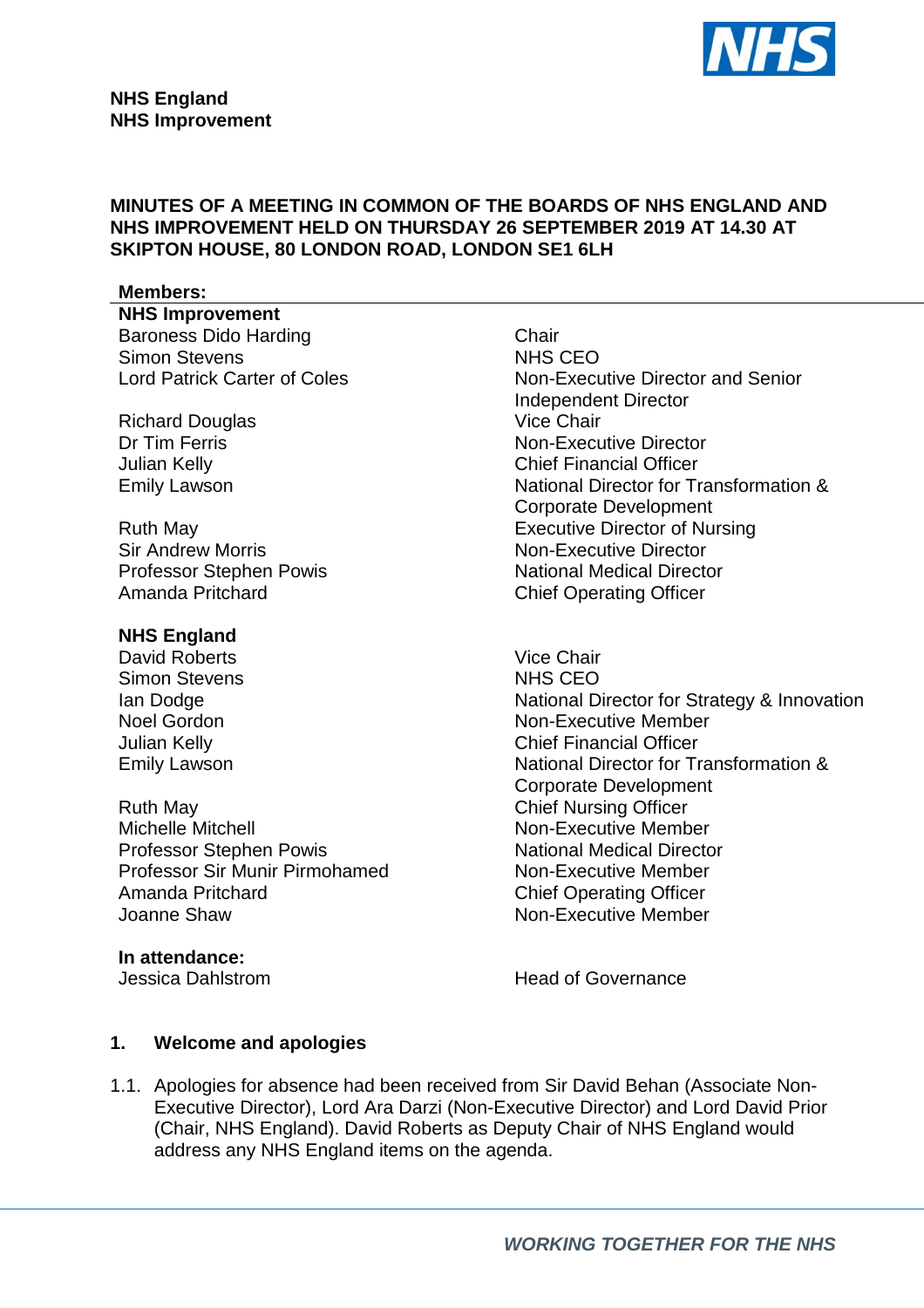#### **2. Declarations of interest**

2.1. There were no declarations of interest.

#### **3. Minutes and matters arising from the meeting held on 27 June 2019 (BM/19/15)**

3.1. The minutes from the meeting held on 27 June 2019 were approved and matters arising were noted.

#### **4. Chair's report**

4.1. The Chair of NHS Improvement thanked Jeremy Hughes from the Alzheimer Society for a good and helpful Dementia Friends session run today for the Board. She provided an overview of her visits and shadowing experiences across the NHS since the last meeting. It was noted that NHS England and NHS Improvement would write to chairs of NHS providers this week setting out a new chair competency and remuneration framework.

#### **5. Chief Executive's report**

- 5.1. The NHS CEO outlined the new support offer which would be made available for NHS frontline staff including a budget for continuing professional development. He set out detail of the new £150 million per annum extra capital funding to the NHS and capital schemes and hospital upgrades that had now been announced.
- 5.2. The current operational pressure on the NHS with actions being taken to respond. EU Exit preparations would also be outlined in detail later in the meeting.
- 5.3. The Chief Executive also thanked NHS England and NHS Improvement staff who were undergoing a period of personal uncertainty while the combined organisation came together.

## **6. EU Exit readiness (BM/19/16)**

- 6.1. Keith Willett (EU Exit Strategic Commander) joined the meeting for consideration of this item.
- 6.2. The Boards received a paper which provided an update on preparations for EU Exit, given that the legal default remained that the UK would leave the EU without a deal on 31 October. The Boards noted that the NHS was in a position of readiness. The key challenges would be supporting multiple incidents over a prolonged period and the NHS's reliance on contingency plans being put in place by other government departments.
- 6.3. The operational response structure was outlined and the role of key organisations was described. The interaction with winter preparations was highlighted. A discussion took place on the risks associated with workforce capacity both in the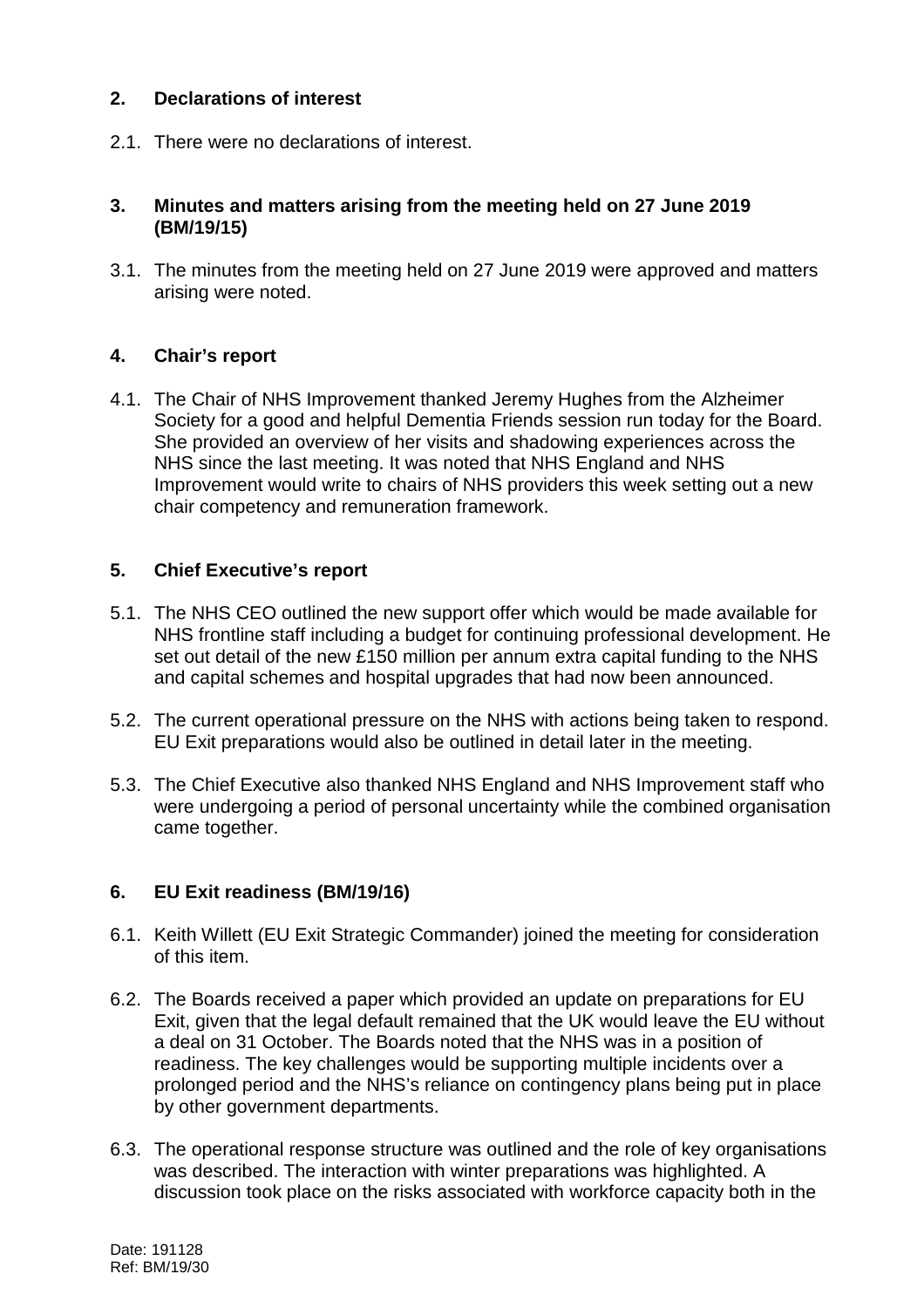NHS and in the social care sector. There was significant variation across the country regarding the proportion of the workforce made up of EU nationals. The NHS was dependent on the effective running of the social care sector and therefore on the impact of EU Exit on the social care workforce. The fragmented nature of the social care sector was discussed. The Board noted these risks and the actions being taken to help mitigate these.

- 6.4. EU Exit was on the agenda of all key NHS boards and committees and the situation was being monitored closely.
- 6.5. The Board thanked the EU Exit Strategic Commander for this extensive work.

## **7. The NHS recommendations to Government and Parliament for an NHS Integrated Care Bill (BM/19/17)**

- 7.1. The Boards were reminded that in February 2019, NHS England and NHS Improvement launched public and stakeholder engagement on proposals for NHS primary legislation, building on the outline proposals that arose from the NHS Long Term Plan. On 24 June 2019 Parliament's cross-party Health and Social Care Select Committee published the findings of their parallel inquiry, which had helped shape NHS England and Improvement's response. The Boards were asked to approve the publication of the final recommendations to Parliament and Government.
- 7.2. Board members were provided with an overview of the responses received and with the final recommendations which had been prepared and which were set out in detail in the paper.
- 7.3. Board members welcomed the high number of responses which had been received and commended the proposals which had been indicative of a growing consensus across the NHS as to the changes that were required.

## **RESOLVED:**

7.4. The Board resolved to approve the recommendations set out in the paper, including a statutory merger of NHS England and NHS Improvement

## **8. Digital-First Primary Care consultation outcome (BM/19/18)**

- 8.1. Ed Waller (Director, Primary Care Strategy and NHS Contracts) and Dr Nikita Kanani (Deputy Medical Director of Primary Care) joined the meeting for consideration of this item.
- 8.2. The Boards received a report setting out an analysis of responses, conclusions and next steps regarding a consultation on digital-first primary care, which had been launched at the Board meeting on 27 June. The Boards were invited to agree to the publication of the response document.
- 8.3. The need to improve access to digital services at GP primary care practices across the country was highlighted and the potential benefits were considered.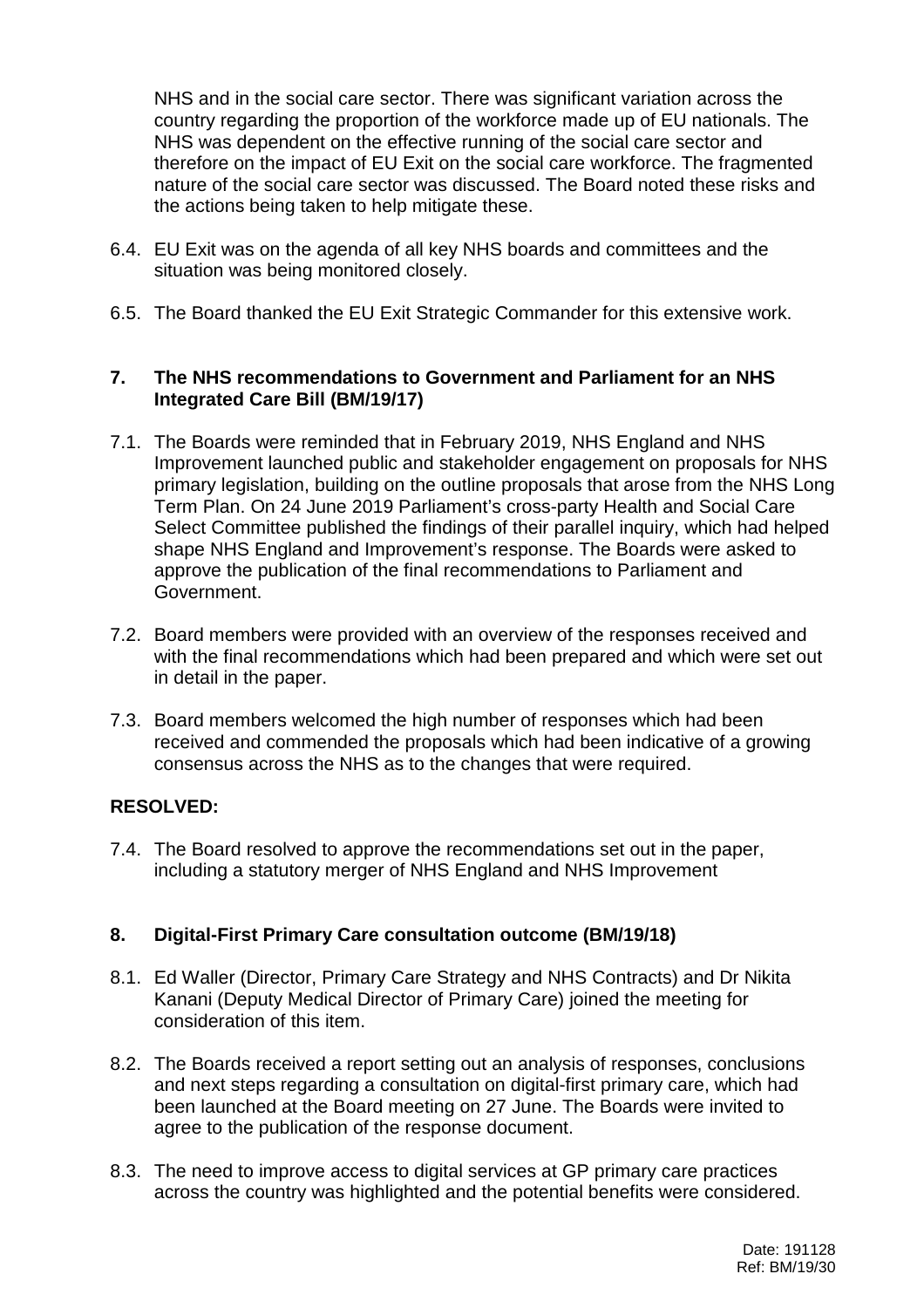Changes to the commissioning and contracting were required to enable digital services to develop further and these had been outlined in the consultation. The Boards received an overview of the implications in areas such as GP practice lists and financial arrangements.

- 8.4. A discussion took place on the threshold patient number for disaggregating patient lists as set out in paragraph 8 of the paper. Board members discussed accessibility and the impact on the proposals on reducing health inequalities.
- 8.5. Consideration was given to empowering patients through the digital agenda and the role which primary care networks could play in this. Significant benefits could be delivered for all patients and especially for patients managing long term conditions.

# **RESOLVED:**

8.6. The Board resolved to approve the recommendations set out in the paper.

## **9. Clinically-led review of NHS access standards (BM/19/19)**

- 9.1. The National Medical Director presented a paper which provided an update on the clinically led review of NHS Access Standards. The Review was commissioned in June 2018 to ensure that the core access standards supported the ambition for the NHS that would be set out in the NHS Long Term Plan.
- 9.2. Board members noted that access to cancer and mental health services alongside Urgent & Emergency Care and planned care were being considered, and field testing was underway or due to commence across all agreed care pathways. The evaluation of the field testing experiences would be undertaken over the autumn and then published to inform a consultation in the new year.
- 9.3. The National Medical Director thanked the organisations, patients and medical professionals who had worked hard on the development and testing of the standards. The outstanding programme of work for the testing phase was outlined.
- 9.4. A discussion took place on the existing standards, their benefits and drawbacks. The input from patients and the public has been sought in the development of the new standards. The timescales for the development of new standards were considered. The implementation of any new standards was likely be phased.

## **10. Operational, quality and financial performance update (BM/19/20)**

- 10.1.The Board received a report providing a summary of the most up to date operational performance including recent activity trends, covering the period up to month 4. The Chief Financial Officer gave a verbal update on the month 4 financial position.
- 10.2.The Chief Operating Office/Chief Executive of NHS Improvement highlighted positive changes which had been made in the delivery of services including nonelective care services. The workforce issues currently experienced by the NHS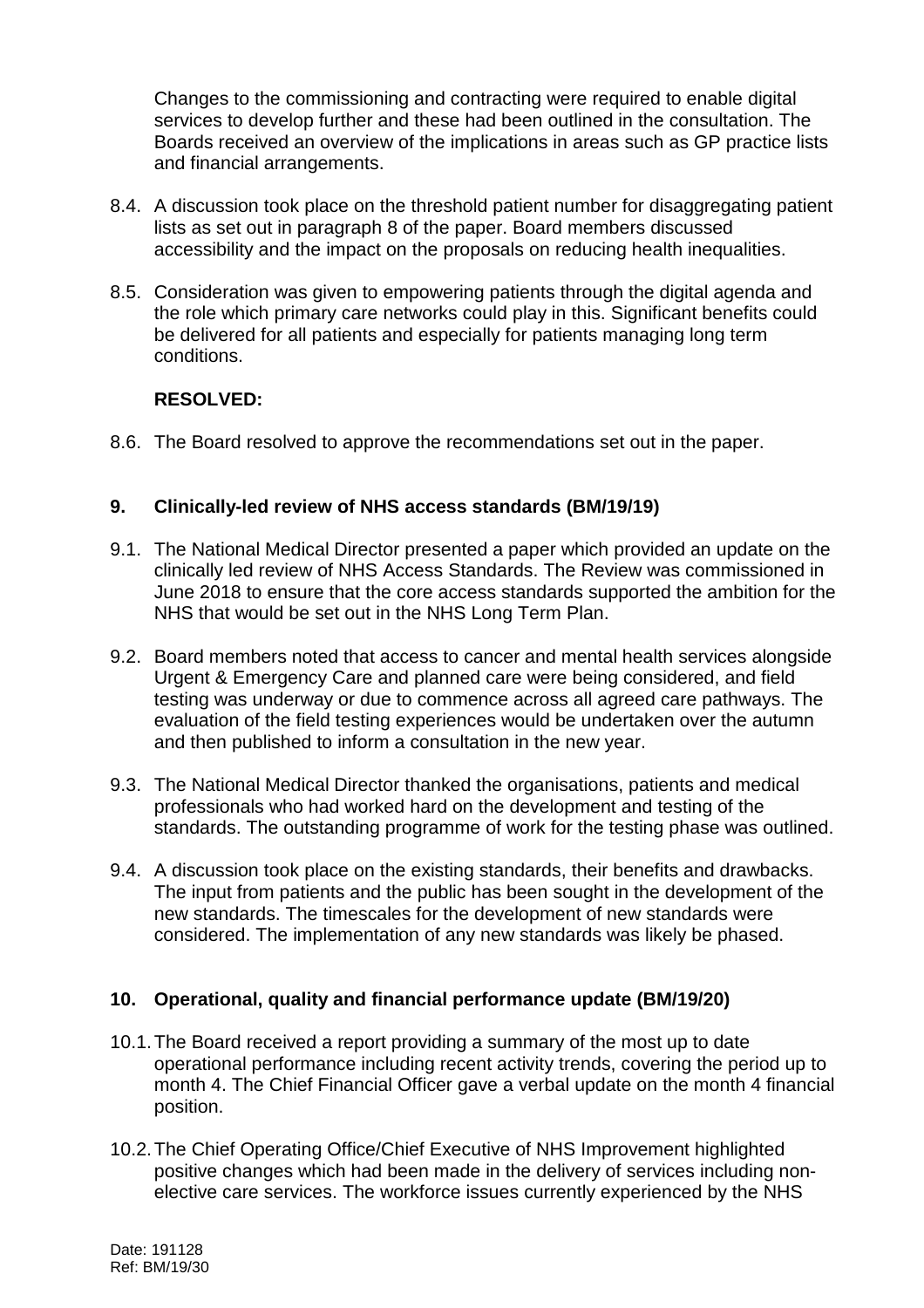were highlighted and Board members noted that pension changes had had an adverse impact on workforce capacity. Demand for services continued to increase but significant progress had been made in transforming the delivery of care.

10.3.The National Director of Urgent and Emergency Care provided a further detailed overview of current performance against operational targets. A stock take exercise was about to be undertaken to identify the most appropriate operational support packages to be offered to frontline services. A discussion took place on the increase in demand and the importance of primary care. Further work would be undertaken, including development of an urgent pensions related package for agreement with Government.

## **ACTION: AP, PP**

- 10.4.Board members welcomed the development of 111 becoming available online and highlighted the importance of promoting this where possible. A discussion took place on workforce and retention issues and the initiatives which were being put in place by NHS England and NHS Improvement as part of the People Plan. The importance of HR and Nursing Directors working to reduce staff turnover was emphasised.
- 10.5.The Board discussed the month 4 financial position. The NHS was broadly on plan. The commissioner and provider positions were considered, and the Chief Financial Officer outlined the risks in the plan. The benefits of NHS England and NHS Improvement coming together to look at the overall NHS financial position was highlighted, and it was noted that this had facilitated a better understanding of risk. The importance of robust capital forecasts for the NHS was highlighted.
- 10.6.System working would be a key success factor in delivering financial improvement both in high performing systems and in parts of the country that were currently struggling. It would be important to be clear with systems what was expected and on the support that was available. The importance of empowering systems was highlighted, and it was noted that some prototype areas for system level support had been agreed.

## **11. Community pharmacy reform (BM/19/21)**

- 11.1.The Boards noted the report which set out a landmark community pharmacy deal which had been reached in July. The National Director for Strategy and Innovation outlined the main points and thanked all those involved for their work.
- 11.2.Several examples of the reforms which had been agreed were considered. A discussion took place on the source of the benefits delivered through the deal. Board members recognised the increasing value delivered by the pharmacist workforce in all settings. Consideration was given to the training requirements for pharmacist staff, and the importance of leveraging the skills of this part of the workforce was emphasised.

## **12. Public Participation Dashboard (BM/19/22)**